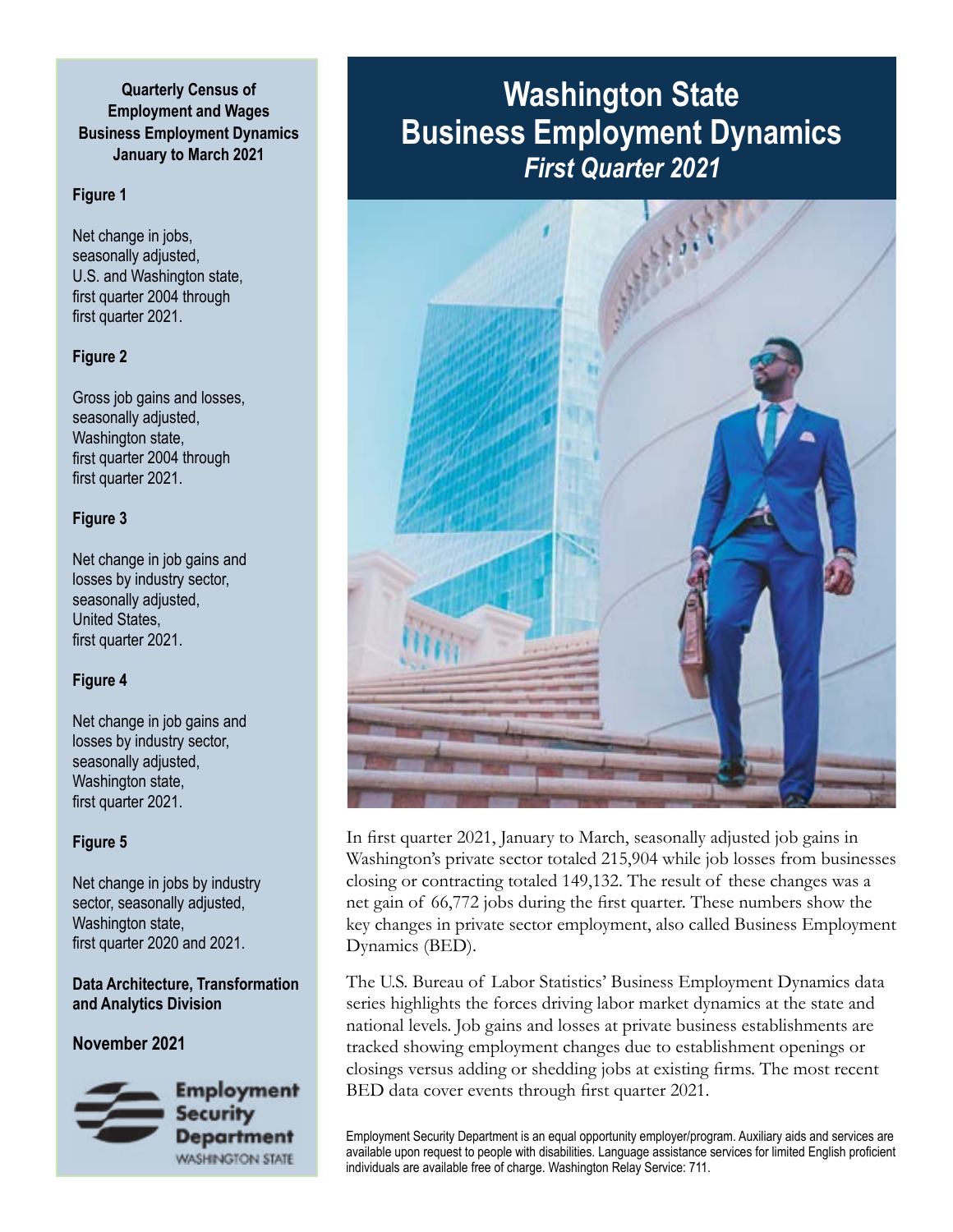# **Net job gains continue for the state and nation in first quarter 2021**

Nationally, job gains exceeded job losses in 49 states for a net private sector employment gain of 1,685,000. The number of jobs gained during the first quarter were less than the 2,064,000 jobs gained during the previous quarter, and less than the 4,010,000 jobs gained over third quarter 2020. Added together, the number of jobs gained in third quarter 2020 through first quarter 2021 have recovered roughly 53 percent of the jobs lost during second quarter 2020. Washington state gained 66,772 jobs in first quarter 2021. The increase for Washington continues to help offset the sharp downturn from second quarter 2020 when the state lost 346,712 jobs.

*Figure 1* depicts the changing business employment dynamic and compares Washington state to national trends. On a national and state basis, net job gains and losses are sensitive to the business cycle. During the 2007 recession, net job losses increased before bottoming out in first quarter 2009. Net job growth resumed in second quarter 2010 and carried through until the next recession, resulting from efforts to reduce the effects of the pandemic. Job growth had begun to pick up in third quarter 2020 for the state and nation, helping to confirm the end of the COVID recession in April.

### **Figure 1.** Net change in jobs, seasonally adjusted United States and Washington state,first quarter 2004 through first quarter 2021 Source: U.S. Bureau of Labor Statistics, Business Employment Dynamics data series





#### **Note:** Shaded areas are U.S. recession periods.

At the national level, gross job gains were 8.2 million at opening and expanding establishments. Closing and contracting establishments lost 6.5 million jobs. Gross job losses were 5.4 percent of private sector employment. Opening establishments provided 1.5 million jobs. Washington state gained 215,904 jobs from new and expanding private businesses and lost 149,132 jobs from businesses closing or contracting for a net gain of 66,772 jobs in first quarter 2021. This compares to a net gain of 28,911 jobs in fourth quarter 2020 and a net loss of 4,413 jobs in first quarter 2020.

# **More labor market information is available at:** *[www.esd.wa.gov/labormarketinfo](http://www.esd.wa.gov/labormarketinfo)* **For more on the Business Employment Dynamics data series, visit:** *[www.bls.gov/bdm](http://www.bls.gov/bdm)*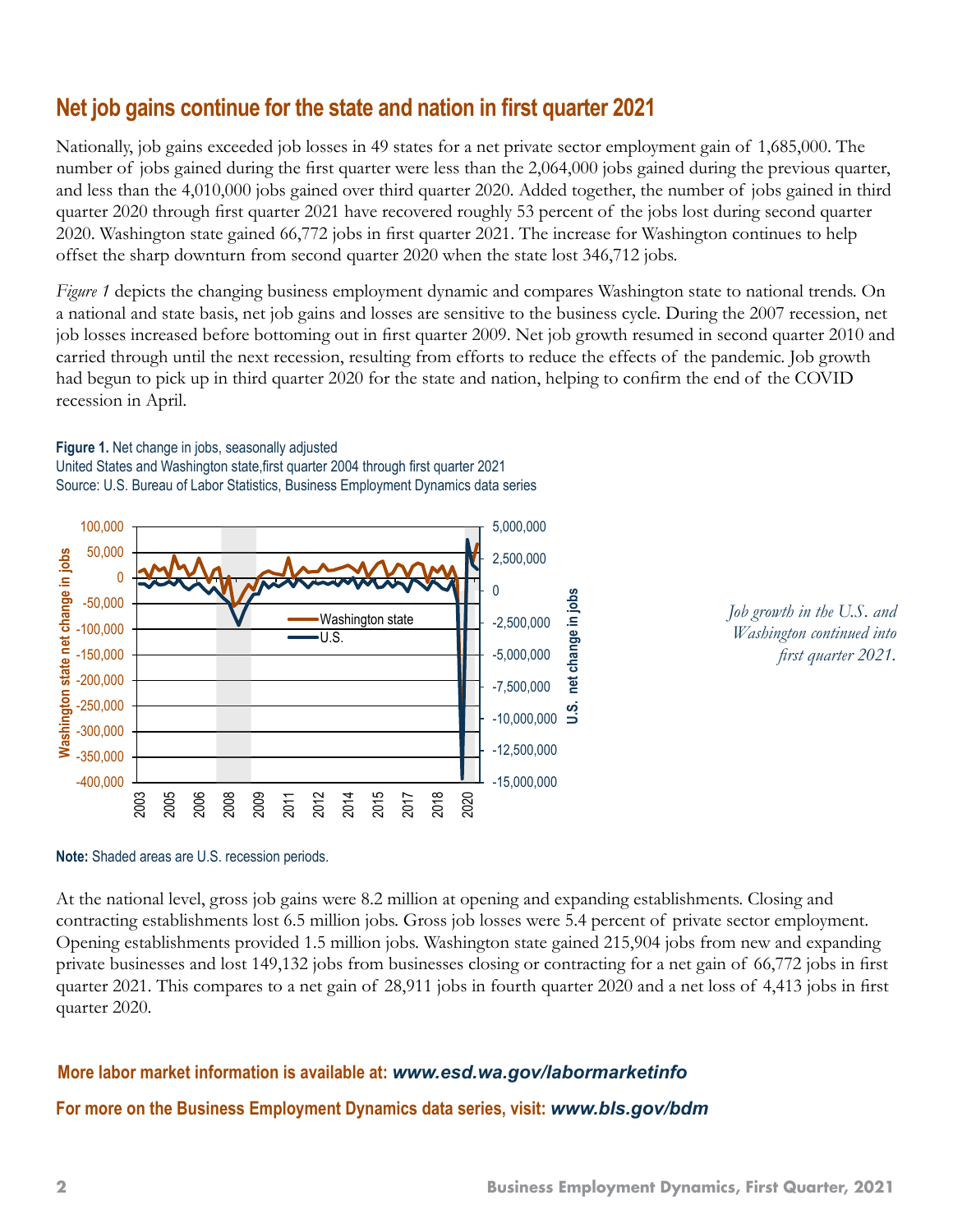*Figure 2* shows the quarterly pattern of gross job gains and losses in Washington state.





*Gross job gains rose while gross job losses fell in first quarter 2021.*

**Note:** Shaded areas are U.S. recession periods

# **Nationally, net job gains rose in most major industries**

The data in *Figure 3* illustrate the net change in industry employment for the U.S. Total private sector employment rose by 1,685,000 in first quarter 2021. Service-providing industries had a seasonally adjusted net gain of 1,498,000 jobs, and goods-producing industries posted a net gain of 187,000 jobs. In first quarter 2021, 11 industry sectors reported job gains compared with four reporting gains during first quarter 2020.

**Figure 3.** Net change in job gains and losses by industry sector, seasonally adjusted United States, first quarter 2021

Source: U.S. Bureau of Labor Statistics, Business Employment Dynamics data series



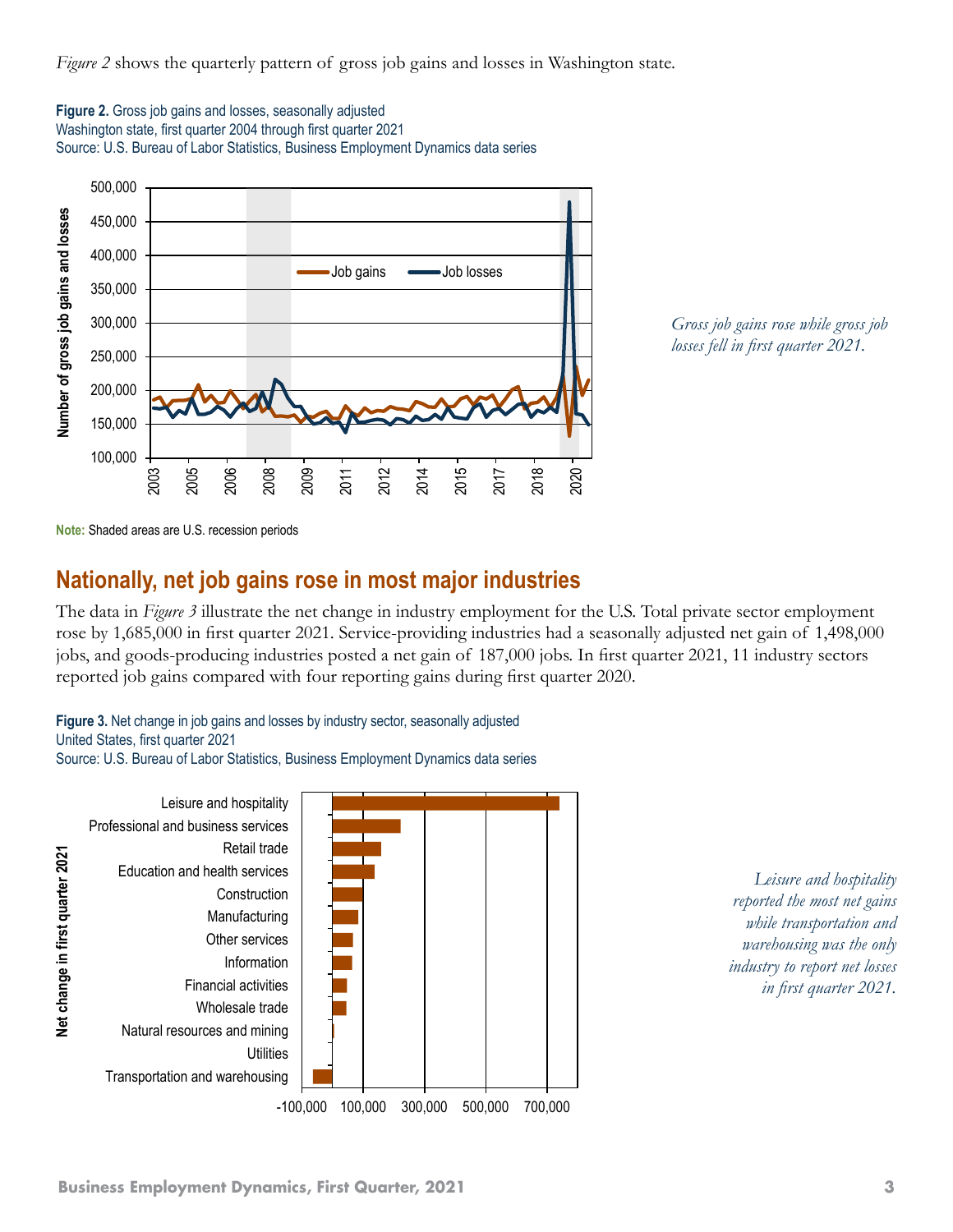# **Washington state industry employment**

*Figure 4* shows net employment changes in Washington state industry sectors. Total private sector employment had a net increase of 66,772. Ten industry sectors reported net job gains in first quarter 2021 and one industry sector showed job losses. The top three industry sectors showing job gains were leisure and hospitality with a gain of 38,771, followed by retail trade (8,465) and professional and business services (7,431). The industry that experienced job losses was manufacturing (668)The industries that experienced the most job losses were leisure and hospitality (-10,414), and manufacturing (-2,279).

**Figure 4.** Net change in job gains and losses by industry sector, seasonally adjusted Washington state, first quarter 2021 Source: U.S. Bureau of Labor Statistics, Business Employment Dynamics data series

Total private Leisure and hospitality Retail trade Net change in first quarter 2021 **Net change in first quarter 2021** Professional and business services Construction Information Education and health services Financial activities Other services (exc. public admin.) Wholesale trade Transportation and warehousing Manufacturing -1,500 18,500 38,500 58,500



Comparing first quarter 2021 to first quarter 2020 in Washington state (*Figure 5*):

- Ten of eleven private industry sectors had higher net gains in first quarter 2021 compared with first quarter 2020.
- Leisure and hospitality had the largest net improvement from year to year with a gain of 38,771 jobs in first quarter 2021 compared with a loss of 13,443 in first quarter 2020.
- Education and health services had the largest net decline from year to year with a gain of 2,010 jobs in first quarter 2021 compared with a gain of 8,134 in first quarter 2020.

**Figure 5**. Net change in jobs by industry sector, seasonally adjusted Washington state, first quarter 2020 and 2021 Source: U.S. Bureau of Labor Statistics, Business Employment Dynamics data series



*Washington had more jobs gained in ten industries and fewer jobs gained in one industry in first quarter 2021* 

*compared with first quarter 2020.* **Note:** data for natural resources, mining and utilities are not disclosed in order to maintain employer confidentiality.